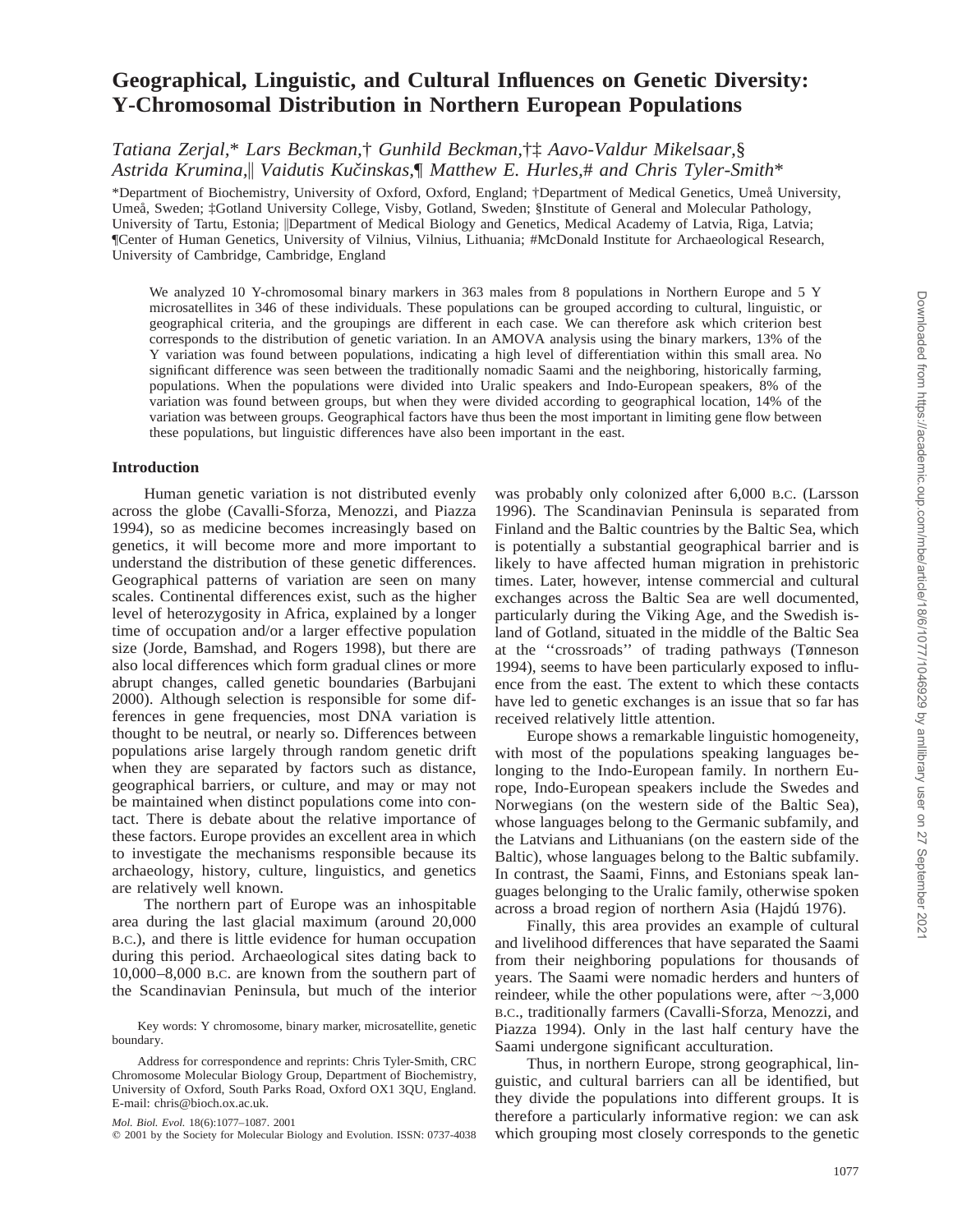grouping and thus evaluate the relative importance of these factors in determining the current distribution of genetic variation.

Previous work has provided some information on the genetics of these populations but has left several questions unanswered. While most of the present populations are assumed to have a similar origin to other Europeans (Carpelan 1998), the origin of the Saami has been the subject of controversy. One hypothesis suggests that they were originally Mongoloids who moved from Western Siberia (Cavalli-Sforza, Menozzi, and Piazza 1994), while an alternative hypothesis suggests, on the basis of archaeological findings, a possible homeland in the Onega and Ladoga Lakes region (today in the Karelia Republic) (Eriksson 1988; Carpelan 1998). Whatever their origin, the Saami are thought to have gradually retreated northward after  $\sim$  2,000 B.C. as a result of the Neolithic expansion of European farmers (Eriksson 1988; Carpelan 1998), such that they are now confined to the extreme north of Scandinavia and Fennoscandia.

Genetic studies using autosomal and mtDNA markers usually find that the Saami represent an outlying population in Europe (Cavalli-Sforza, Menozzi, and Piazza 1994; Sajantila et al. 1995; Lahermo et al. 1996; Simoni et al. 2000), and the same conclusion was reached when a small number of Y-chromosomal markers were used (Sajantila et al. 1996). In contrast, other northern European populations (including the Finns, the Estonians, and the Swedes) were not significantly different from the rest of Europe when analyzed using mtDNA markers (Sajantila et al. 1995; Simoni et al. 2000), although the Finns show unusual frequencies at many autosomal loci, usually attributed to a bottleneck (de la Chapelle 1993). A few genetic investigations are available for the southern Baltic populations, such as the Estonians, the Latvians, and the Lithuanians. Although they generally resemble other European populations, recent studies using autosomal markers have shown some distinct features (Beckman et al. 1998; Sistonen et al. 1999).

Most of the Y chromosome does not recombine, so haplotypes are transmitted unchanged from father to son apart from rare mutations and can be used in the interpretation of population history. The effective population size for this chromosome is four times as small as that of any autosome, making it particularly susceptible to drift and thus a very sensitive genetic tool with which to investigate not only population movements, but also the elements that can obstruct them. A wide range of markers are now available, including stable binary polymorphisms and more variable microsatellites (Jobling and Tyler-Smith 1995; Ayub et al. 2000; Underhill et al. 2000). Binary markers have the advantage that they usually provide unambiguous identification of a set of chromosomes that share a common ancestor, but they suffer from ascertainment bias. They can usefully be combined with microsatellites, which are variable in all populations. Using a Y-chromosomal base substitution (''Tat'') that seems to have arisen in Asia, Zerjal et al. (1997) proposed a significant Asian contribution to the paternal



FIG. 1.—Populations sampled and language family distributions.

gene pool of the Finns, the Saami, and the Estonians but less of a contribution to the Norwegians; subsequent work has identified the same marker in the Latvians (Lahermo et al. 1999). Thus, the Y chromosome is an effective genetic tool for revealing the patterns of variation in this area.

In the present study, we therefore used a set of Ychromosomal markers with different mutation rates to investigate the relative importance of geographical, linguistic, and cultural factors in determining the distribution of genetic variability in closely located populations.

# **Materials and Methods** Samples

This study used a set of 363 males from eight populations from Scandinavia and the Baltic region (fig. 1). Four sets of samples were from the eastern side of the Baltic: Finns and Estonians (both Uralic speakers) and Lithuanians and Latvians (Indo-European speakers, Baltic subfamily). Three sets of samples were from the western side of the Baltic: Swedes, Gotlanders, and Norwegians (all Indo-European speakers, Germanic subfamily). The samples from the island of Gotland were of Swedish nationality but were considered separately in order to investigate their origin and degree of admixture with the neighboring populations. The Saami samples were from the Swedish territory of Norrbotten, and they were from Uralic speakers. Although they now live to the west of the Gulf of Bothnia, they are thought to have come from Karelia and should for many purposes be considered an eastern population.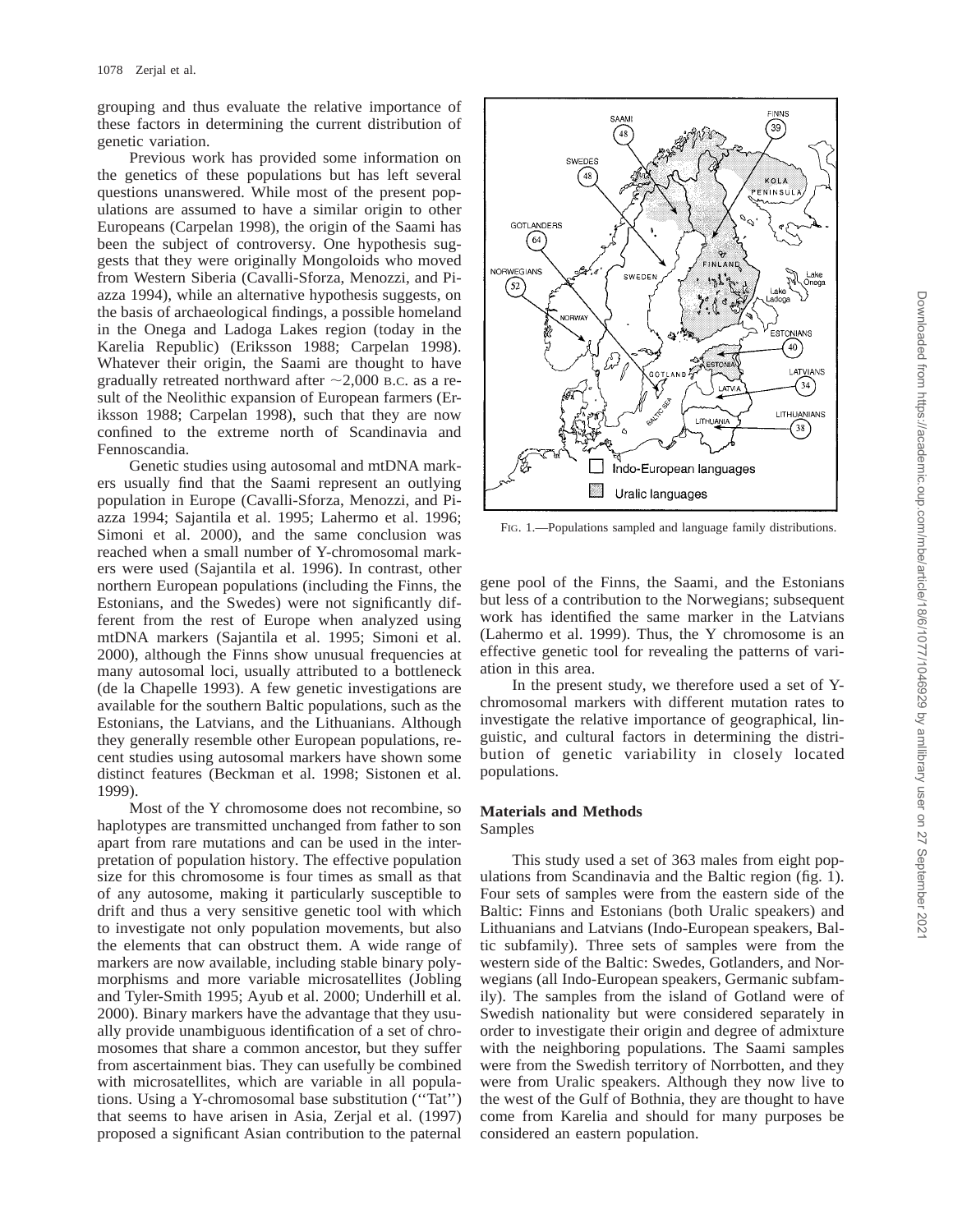

FIG. 2.—*a,* Haplogroups (in circles) defined by binary Y markers (arrows). *b,* Haplogroup frequencies in the 363 individuals. Frequency is proportional to circle area; squares  $=$  haplogroup not found.

# Binary Polymorphism Typing

Ten binary markers known to identify polymorphisms within Europe were used in this study. Nine appear to originate from unique mutational events: 12f2, YAP, *SRY*-8299, sY81, M9, LLY22g/*Hin*dIII, Tat, 92R7, and *SRY*-2627 (references below). One, *SRY*-1532, has undergone recurrent mutation. Ten markers with these mutational characteristics (nine unique, one recurrent) allow 12 haplotypes to be defined. These haplotypes often contain large numbers of related chromosomes and are designated ''haplogroups'' to distinguish them from the haplotypes defined by microsatellites alone or combinations of binary and microsatellite markers. Haplogroup relationships and nomenclature have been established in previous work (Jobling, Pandya, and Tyler-Smith 1997; Jobling and Tyler-Smith 2000), where a tree was constructed using the principle of parsimony assuming the minimum number of mutational events. The relevant portion of this tree is shown in figure 2*a.* Although two of the markers (sY81 and *SRY*-2627) did not detect variation in the samples analyzed, the results are reported in order to facilitate comparisons with other studies.

All the samples were typed with each biallelic marker. Although the allelic states of some polymorphisms have previously been found to be associated with one another, this redundancy provides an internal check on the reliability of the typing (Jobling, Pandya, and Tyler-Smith 1997; Pandya 1998). Typing conditions were similar for all of the markers, changing only the cycling program. The reaction volume was  $25 \mu l$  and contained 20–50 ng of DNA, 1  $\mu$ M of each primer, 100– 200 mM dNTPs, and 1.25 U *Taq* polymerase in the PCR buffer described previously (Zerjal et al. 1997; Hurles et al. 1998). All PCR reactions were carried out in an

MJR PTC-200 thermal cycler. For restriction fragment length polymorphism analysis, 1–3 U of the appropriate restriction enzyme in 10  $\mu$ l of 1  $\times$  digestion buffer was added directly to  $13 \mu l$  of PCR reaction and incubated at the appropriate temperature overnight. Digests were analyzed by electrophoresis on agarose gels (2%–4% NuSieve : Seakem, 2:1) containing ethidium bromide in  $0.5 \times$  Tris-acetate EDTA (TAE) buffer.

The polymorphisms *SRY*-1532, YAP, *SRY*-8299, sY81, 12f2, M9, 92R7, Tat, and *SRY*-2627 were typed according to procedures based on those described previously (Seielstad et al. 1994; Hammer and Horai 1995; Whitfield, Sulston, and Goodfellow 1995; Underhill et al. 1997; Zerjal et al. 1997; Hurles et al. 1999; Santos et al. 1999; Blanco et al. 2000).

## Microsatellite Typing

Samples were typed with five microsatellite markers: *DYS390, DYS391, DYS19, DYS392,* and *DYS393.* All have tetranucleotide repeat units, except for *DYS392* which has a trinucleotide repeat unit. The five microsatellites were amplified in a single multiplex PCR reaction (Thomas, Bradman, and Flinn 1999) and run on a denaturing 4.25% polyacrylamide gel in  $1 \times$  Tris-borate EDTA (TBE) on an ABI 377 DNA sequencer. Gels were analyzed by ABI PRISM GeneScan Analysis 2.0.2 to produce sample files, which were then imported into Genotyper 1.1 (both from PE Applied Biosystems).

#### Data Analysis

Haplogroup frequencies were calculated for all populations, and the chromosomes in each haplogroup were analyzed with a set of five microsatellites. With these data, a median-joining network (Bandelt, Forster,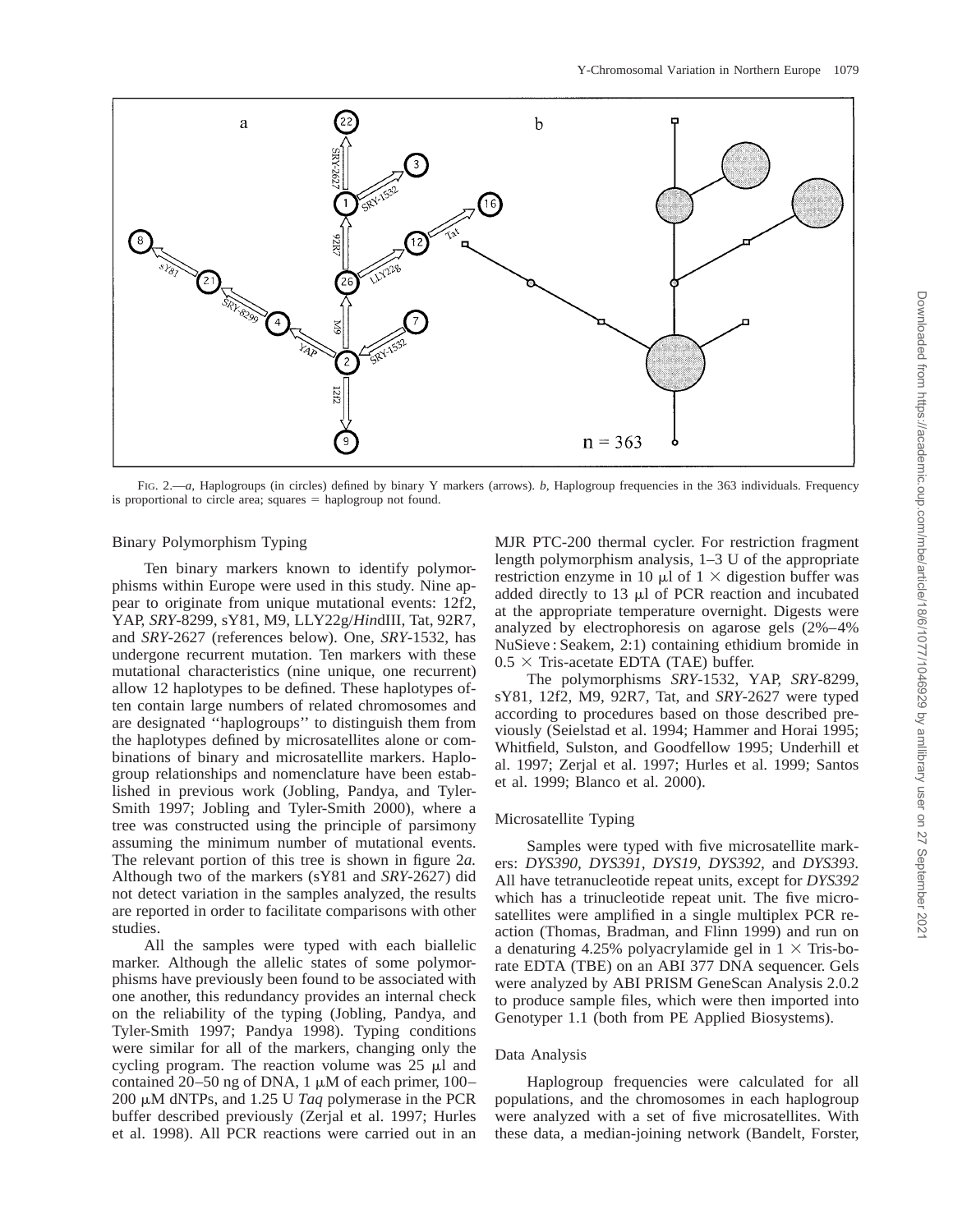| Table 1 |                                               |  |
|---------|-----------------------------------------------|--|
|         | <b>Haplogroup Frequencies and Diversities</b> |  |

|                    |          |          |          | <b>HAPLOGROUPS</b> |          |          |            | HAPLOGROUP           |
|--------------------|----------|----------|----------|--------------------|----------|----------|------------|----------------------|
| POPULATION $(n)$   |          |          |          | 16                 | 9        | 21       | 26         | <b>DIVERSITY</b>     |
| Norwegians $(52)$  | 15 (29%) | 17 (33%) | 16(31%)  | 2(4%)              | $1(2\%)$ | $1(2\%)$ | $\Omega$   | $0.722 (\pm 0.014)$  |
| Gotlanders $(64)$  | 11 (17%) | 38 (59%) | 10(16%)  | 4(6%)              | $\left($ |          | $1(2\%)$   | $0.603~(\pm 0.07)$   |
| Swedes $(48)$      | 11(23%)  | 23 (48%) | 9(19%)   | 4(8%)              | 0        | $1(2\%)$ | 0          | $0.688 \ (\pm 0.06)$ |
| Saami $(48)$       | 3(6%)    | 15 (31%) | 10(21%)  | 20 (42%)           | $\Omega$ | $\Omega$ | $\Omega$   | $0.690 (\pm 0.04)$   |
| Finns $(39)$       |          | 11 (28%) | 3(8%)    | 25 (64%)           | $\left($ | $\Omega$ | $\Omega$   | $0.518 (\pm 0.09)$   |
| Estonians $(40)$   | 2(5%)    | 14 (35%) | 10(25%)  | 13 (32.5%)         | $\left($ | $\Omega$ | $1(2.5\%)$ | $0.720~(\pm 0.04)$   |
| Latvians $(34)$    | 5(15%)   | 4(12%)   | 14 (41%) | 11(32%)            | $\left($ | $\Omega$ | $\Omega$   | $0.700~(\pm 0.06)$   |
| Lithuanians $(38)$ | 2(5%)    | 5(13%)   | 13 (34%) | 18 (47%)           | $\Omega$ | $\Omega$ | $\theta$   | $0.660~(\pm 0.06)$   |

and Rohl 1999) for each haplogroup was constructed using the program Network, version 1.8.

The distribution of Y-chromosomal diversity was measured as within- and between-population variation calculated using analysis of molecular variance (AMO-VA) (Excoffier, Smouse, and Quattro 1992) using the Arlequin computing package, version 1.1. With the same program, pairwise genetic distances between populations were calculated either from the haplogroup frequencies or from the microsatellite haplotypes. In each case, a distance matrix was created by counting the number of mutational steps separating each pair of haplogroups or haplotypes. The  $F_{ST}$  analogs calculated in this way are referred to as  $\Phi_{ST}$  values. Haplotype frequencies were calculated for all populations. Except for the haplogroup 16 AMOVA results, where only haplogroup 16 haplotypes were taken into account, the microsatellite analyses did not use information about the haplogroups. Diversities and their standard errors were calculated according to Nei (1987). Haplogroup frequencies and pairwise genetic distances from microsatellite haplotypes were represented in two-dimensional space with multidimensional scaling (MDS) in the SPSS, version 7.0, software package.

Genetic boundaries and their significance assessments were calculated using the ORINOCO program (Hurles 1999). This program uses methods similar to those described earlier (Barbujani, Oden, and Sokal 1989) to identify the geographical regions in a chosen landscape where abrupt genetic change occurs (known formally as ''genetic boundaries'') and subsequently applies a permutation test to assist in evaluating their significance. It involved the following steps: (1) A frequency distribution surface was calculated for each haplogroup throughout the landscape by interpolation from the irregular sampling sites to a regular  $100 \times 100$  grid. (2) These surfaces were differentiated to determine the rate of change with respect to distance at each grid point. (3) The differentials were summed to produce the raw output (e.g., as illustrated in fig. 6*a*), which is thus a representation of the overall rate of change of Y haplogroup frequency with distance extant at the time of sampling. In order to assess whether regions of rapid change are likely to be significant, a simple threshold filter was first applied to retain only the top 5% of values, and then a permutation test was used: (4) Population samples with the same size and geographical location as the real data were constructed by randomly sampling from the pooled data, and steps 1–3 were repeated. Step 4 was carried out 1,000 times. The real data were then compared with these simulations, and grid points at which the rate of change in the real data was greater than that in 95% of the simulations were retained. Thus, insignificant boundaries that appeared because of small sample size were excluded.

# **Results**

Ten binary Y markers were used to classify 363 samples from eight northern European populations into haplogroups (table 1). This set of markers potentially identifies 12 haplogroups (fig. 2*a*); however, in the entire region, only four were observed at high frequencies (haplogroups 1–3 and 16; fig. 2*b*). Three haplogroups were present at low frequencies (haplogroups 21, 26, and 9), while five haplogroups (haplogroups 12, 7, 4, 8, and 22) were not seen at all.

Haplogroup frequencies were examined in individual populations. Haplogroups 2 and 3 did not show large differences in frequency between the populations, but haplogroups 1 and 16 showed substantial differences within this area (fig. 3). Haplogroup 1 was strongly represented on the western side of the Baltic Sea but was quite rare among the Saami and the populations on the eastern side (fig. 3*a*). This clinal distribution fits its known pattern of distribution, with a high incidence in western European populations (English, Irish, Basques, Catalans) and a lower frequency in the east (Pandya 1998; Hill, Jobling, and Bradley 2000). Haplogroup 16 showed the opposite pattern: high frequency among the populations on the eastern side of the Baltic Sea, accounting for more than 60% of the Finnish, 42% of the Saami, and 47% of the Lithuanian chromosomes, and low frequency on the western side, falling to 4% among the Norwegians (fig. 3*c*). Again, this fits its known worldwide distribution (Zerjal et al. 1997; Karafet et al. 1999), where it is well represented in Northern Asia but absent from most of Europe. Haplogroup 3 accounts for a high proportion of Asian and European chromosomes (Zerjal et al. 1999) and shows considerable local variation, especially in Asia, where it has not been detected on the eastern edge of the continent. In Europe, its highest frequencies are among central-eastern populations, and it is rare in the southeast and southwest regions of the continent. In Scandinavia and in the Baltic regions, it is well represented among all the populations, with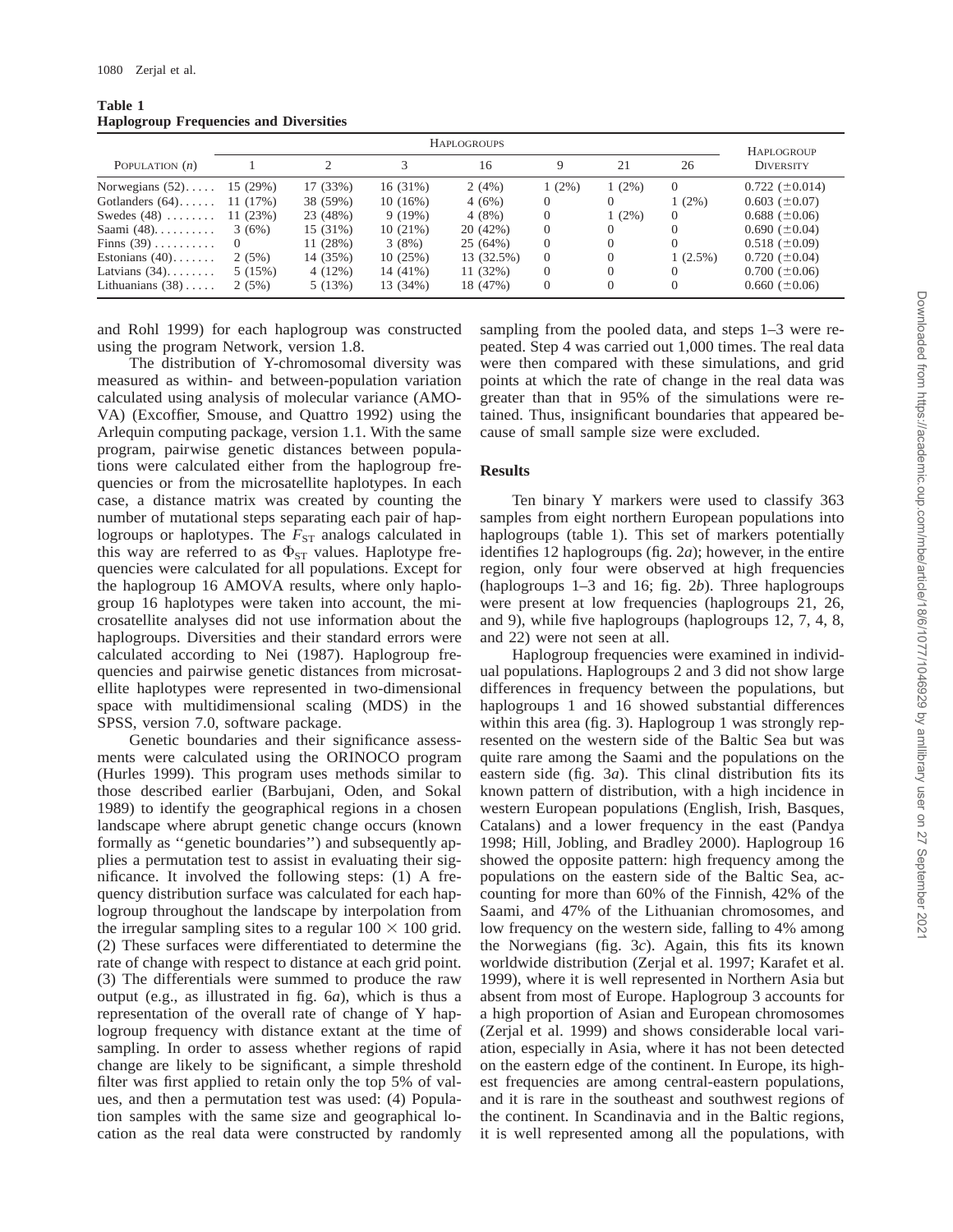

FIG. 3.—Geographical distribution of selected haplogroups. Circle area is proportional to sample size. *a,* Haplogroup 1. *b,* Haplogroup 3. *c,* Haplogroup 16.

the highest frequencies among the Latvians (41%) and the Norwegians (31%) and a lower frequency in Finland (8%) (fig. 3*b*). Haplogroup 2 contains a heterogeneous set of chromosomes that are not necessarily closely related. It is common in much of Asia and in Europe but, without further subdivision, its distribution is not very meaningful and is not shown. Haplogroups 9, 21, and 26 are rare in this region. The first two are common in northern Africa and southern Europe (Pandya 1998; Bosch et al. 1999) while haplogroup 26 is present, but rare, in much of Europe.

Y chromosomes were also typed using five microsatellites. Full data were available from 346 samples, among which 92 different five-locus microsatellite haplotypes were found, or 97 combination binary plus microsatellite haplotypes (summary table available as supplementary information). Average haplotype diversity was 0.95 for all of the populations, but in the Finns it was slightly lower (0.83  $\pm$  0.04), as was the haplogroup diversity (0.68 compared with  $0.52 \pm 0.09$  in the Finns; table 1). A previous study (de Knijff et al. 1997) found a higher haplotype diversity of 0.99 using seven Y microsatellites in four European populations, as might be expected with more microsatellites.

To investigate the phylogenetic relationships between microsatellite haplotypes within each haplogroup, we constructed median-joining networks using the program Network, version 1.8. Haplogroups 1 (not shown) and 3 (fig. 4*a*) showed a high degree of haplotype sharing among populations from both sides of the Baltic Sea and from both linguistic families, with no evident haplotype clustering on the basis of geography or linguistics. In haplogroup 3, the four common haplotypes were shared by most of the populations; some of the minor haplotypes were population-specific but were scattered randomly around the main core (fig. 4*a*). A different result was found in the network analysis of haplogroup 16. In this case, a concentration of Latvian and Lithuanian haplotypes was present on the left-hand side of the network, while Finns, Saami and Estonians were mostly on the right-hand side (fig. 4*b*). The two groups of haplotypes were distinguished by a difference at *DYS19.* Swedes, Gotlanders, and Norwegians were also on the right-hand side of the network, perhaps indicating northeastern ancestors for the western haplogroup 16 chromosomes.

Genetic relationships between the populations were examined using the binary and microsatellite data in separate analyses. Haplogroup frequencies were used to produce a two-dimensional plot using multidimensional scaling (fig. 5*a*). The strongest division was between eastern and western populations, separated by the Baltic Sea. This can readily be understood from the distributions of haplogroups 1 and 16, shown in figure 3. The Saami and the Estonians are the closest populations, while the Finns are separate and the Latvians and Lithuanians are close together but somewhat separated from the rest.

Microsatellite haplotype frequency data were used to calculate pairwise genetic distances between populations using AMOVA (table 2) and then displayed in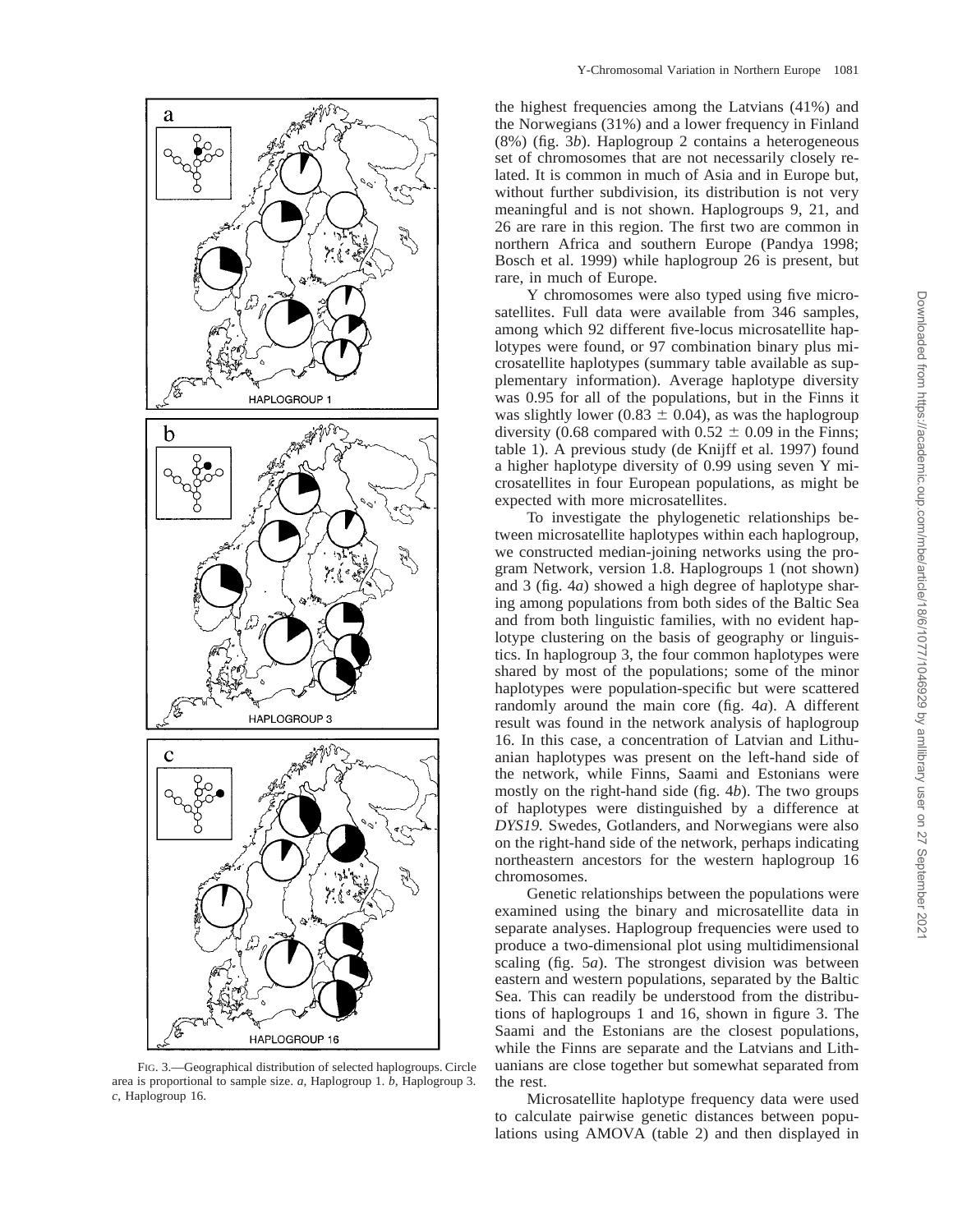

FIG. 4.—Median-joining networks of microsatellite haplotypes. Each circle represents a haplotype, and the circle area is proportional to the number of chromosomes. Each color indicates a population, and the microsatellite mutational steps are shown on the lines linking haplotypes. *a,* Haplogroup 3. *b,* Haplogroup 16.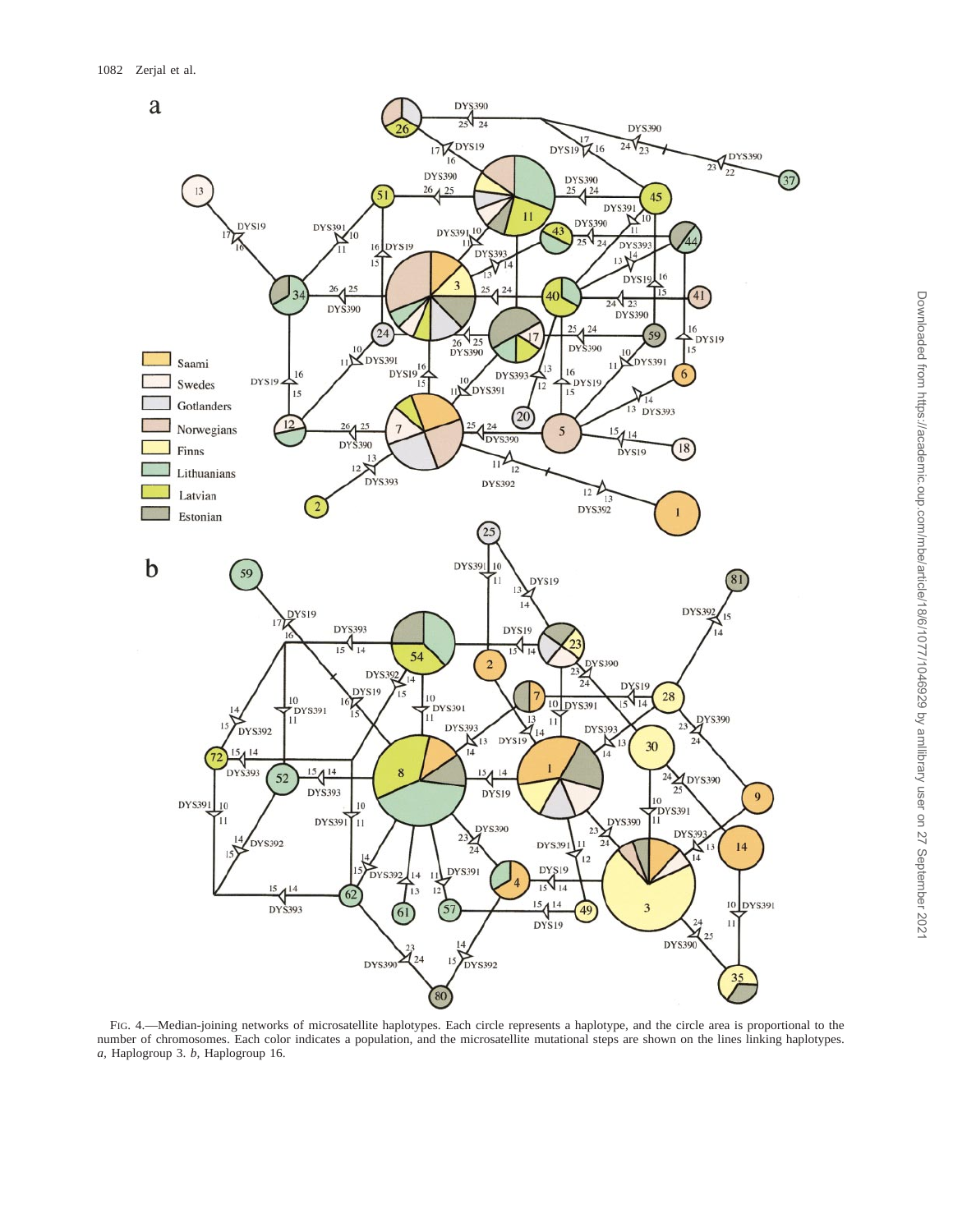



FIG. 5.—Genetic relationships between populations represented by multidimensional scaling. Open symbols, Uralic speakers; closed symbols, Indo-European speakers. Relationships are based on (*a*) haplogroup frequencies and (*b*) pairwise  $\Phi_{ST}$  values derived from microsatellite haplotype frequencies and molecular distances between haplotypes.

two dimensions, again using multidimensional scaling (fig. 5*b*). Despite using independent markers, the plots are quite similar. In figure 5*b,* the major division is between the Latvians and Lithuanians and the rest of the populations, and there is a secondary division between the eastern and western populations. As in figure 5*a,* the Saami and the Estonians lie very close together, and on both plots Swedes and Gotlanders are clustered together, illustrating the genetic similarity existing between them.

The genetic structure of these data was analyzed in more detail using AMOVA (Excoffier, Smouse, and Quattro 1992), which allows the percentage of genetic variation to be calculated in hierarchical levels: within populations, among populations, and among groups of populations (grouped according to geography, linguistic family, or linguistic subfamily). When haplogroup frequencies were analyzed without grouping of the populations, the highest fraction of variability was due to within-population differences, as expected  $(87\%; P \leq$ 0.0001), but a substantial minor fraction, 13% ( $P \leq$ 0.0001), was due to differences among populations (table 3). When microsatellite haplotype frequencies were used, the latter fraction was 9%.





FIG. 6.—Visualization of genetic boundaries. *a,* Raw data. The coastline is shown in black and the locations of the populations are shown as white circles. Boundaries are coded according to their intensity, with higher boundaries shown as darker gray. *b,* Boundaries remaining after application of the 5% threshold and 95% permutation filters. Land is shown in light gray, the sea in intermediate gray, and the boundaries in dark gray.

When a hierarchical approach was taken, populations were first divided according to geography. Populations on the western side of the Baltic (Norwegians, Swedes, and Gotlanders) were grouped together and compared with populations on the northern and eastern sides (Saami, Finns, Estonians, Latvians, and Lithuanians). The second grouping was on the basis of language family: Indo-European speakers (Norwegians,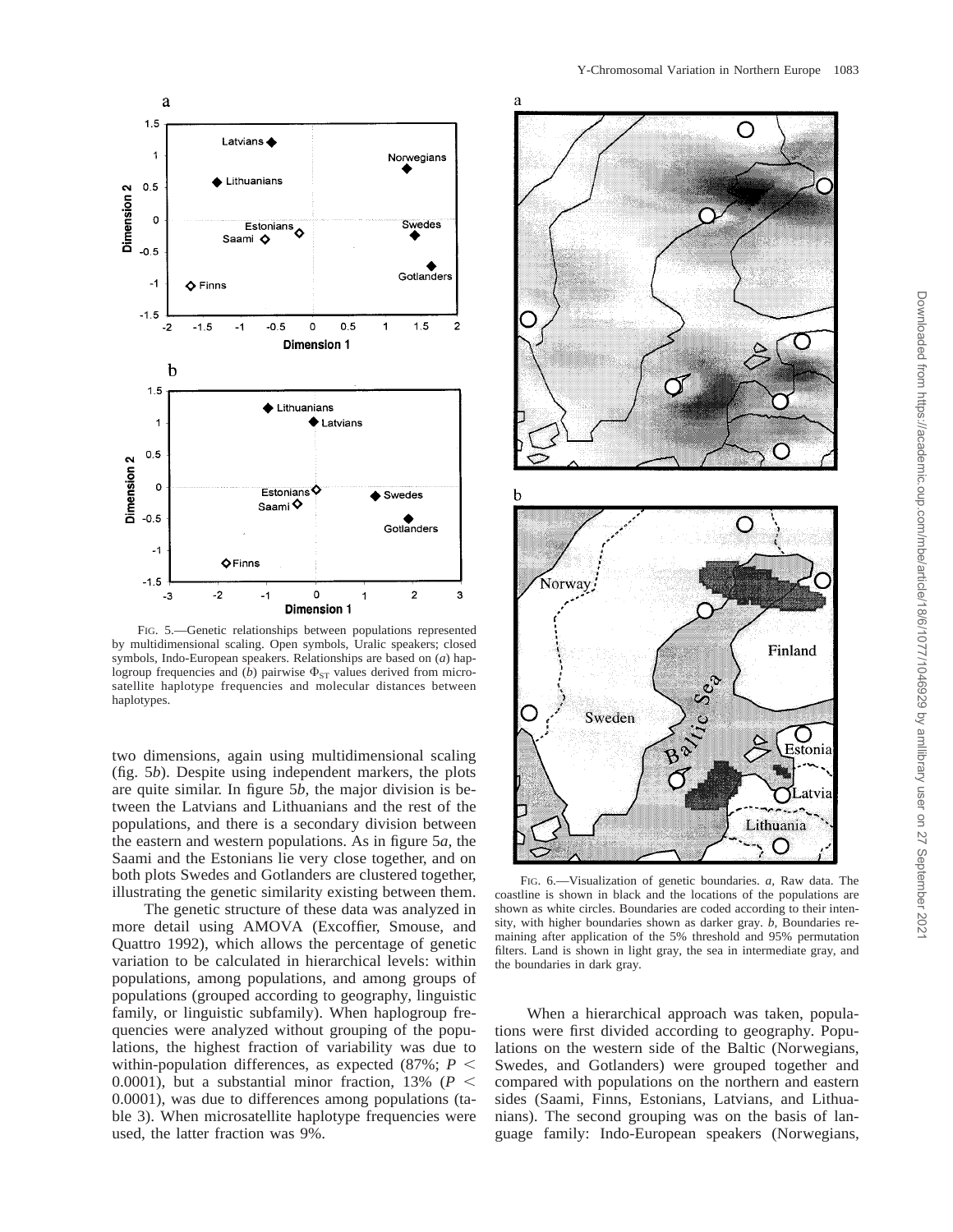**Table 2**

|                                  | Gotlanders | Swedes | Saami | Finns | Estonians | Latvians | Lithuanians | Norwegians |
|----------------------------------|------------|--------|-------|-------|-----------|----------|-------------|------------|
| Gotlanders                       |            |        |       |       |           |          |             |            |
|                                  | $-0.009$   |        |       |       |           |          |             |            |
| Saami                            | 0.105      | 0.08   |       |       |           |          |             |            |
| Finns                            | 0.221      | 0.196  | 0.042 |       |           |          |             |            |
| Estonians $\ldots \ldots \ldots$ | 0.055      | 0.033  | 0.006 | 0.093 |           |          |             |            |
| Latvians $\ldots \ldots \ldots$  | 0.137      | 0.109  | 0.063 | 0.168 | 0.012     |          |             |            |
| Lithuanians $\ldots$             | 0.197      | 0.161  | 0.066 | 0.158 | 0.037     | $-0.011$ |             |            |
| Norwegians $\ldots$              | 0.038      | 0.013  | 0.081 | 0.215 | 0.04      | 0.077    | 0.124       |            |

| ------- |                                                                                     |  |  |
|---------|-------------------------------------------------------------------------------------|--|--|
|         | $\Phi_{ST}$ Values Calculated from Microsatellite Haplotypes and Their Significance |  |  |

NOTE.—Significance of  $\Phi_{ST}$  *P* values is shown above the diagonal. Population pairwise  $\Phi_{ST}$  values are shown below the diagonal.

Swedes, Gotlanders, Lithuanians, and Latvians) compared with Uralic speakers (Saami, Finns, and Estonians). Finally, the third grouping was also based on language but divided the Indo-Europeans speakers according to their language subfamilies: Germanic speakers (Norwegians, Swedes, and Gotlanders), Baltic speakers (Latvians and Lithuanians), and Uralic speakers.

A significant amount of differentiation between groups was present when geography and linguistic subfamily were taken into account (14% in both cases for haplogroup frequency variation; 8% and 10%, respectively, when microsatellite haplotype variation was used). Nonsignificant results (table 3) were obtained instead when the language family grouping was taken into account, indicating that the differentiation that is detectable in this case is not entirely ascribable to the linguistic division. It is interesting to observe that the AMOVA results from the biallelic marker data always indicate a higher degree of group differentiation than that obtained with microsatellite data, perhaps because of homoplasy among the microsatellite haplotypes.

Populations consist of individuals subjected to common demographic processes that affect the different genetic lineages together and not independently, but they are not necessarily stable over time. The present composition does not always reflect the past composition. Since haplogroup 16 seems from the network analysis (fig. 4) to show a different population distribution pattern, distinct from the rest of the haplogroups found in these populations, we carried out an independent AMOVA analysis for the haplogroup 16 chromosomes. A larger amount of population differentiation was seen in this haplogroup, apportioning 28% ( $P < 0.001$ ) of the genetic variation to among-populations differences (table 4). When geography was taken into consideration, the amount of variation among groups fell to 0.5% (*P*  $= 0.38$ ). This suggests that the small number of haplogroup 16 haplotypes in the western countries are quite similar to the Saami/Finnish/Estonian ones, perhaps because of gene flow. When language subfamily was taken in to consideration, the amount of differentiation among groups increased even further, assigning  $31\%$  ( $P =$ 0.003) of the variation among groups and 5% of the variation to populations within the groups. This result shows a strong differentiation among groups accompanied by a striking similarity among populations within the same group. Nonsignificant values were obtained instead when populations were grouped simply into Uralic speakers and Indo-European speakers. Thus, for this haplogroup, the major differentiation is between (Latvians  $+$  Lithuanians) and (Saami  $+$  Estonians  $+$  Finns), as illustrated by the network (fig. 4*b*).

To locate the zones of sharpest genetic change within this area, we used the Orinoco program on the haplogroup data for the eight populations (fig. 6). In figure 6*a,* the strongest boundaries divide western populations from eastern ones, indicating that the geographical boundary has played a major role in determining genetic frequencies in this part of Europe. Nevertheless, a zone of sharp genetic change is also present between Estonians and Latvians and between Swedes and the Saami, supporting the idea that other factors also contribute to genetic boundaries. When the top 5% threshold filter was combined with the 95% permutation filter, a reduced boundary was still present between the Es-

**Table 3**

| <b>Apportionment of Genetic Variation Using Two Different Sets of Markers</b> |  |  |  |
|-------------------------------------------------------------------------------|--|--|--|
|-------------------------------------------------------------------------------|--|--|--|

| Grouping                              | Source of Variation              | Biallelic Markers (%) | Microsatellites (%) |
|---------------------------------------|----------------------------------|-----------------------|---------------------|
| No grouping $\dots \dots \dots \dots$ | Among populations                | 13 ( $P < 0.0001$ )   | 9 (P < 0.0001)      |
|                                       | Within populations               | 87 ( $P < 0.0001$ )   | 91 ( $P < 0.0001$ ) |
| Geography $\dots\dots\dots\dots\dots$ | Among groups                     | 14 ( $P = 0.02$ )     | $8 (P = 0.02)$      |
|                                       | Amoung populations within groups | 4 (P < 0.0001)        | 4 (P < 0.0001)      |
|                                       | Within populations               | 81 ( $P < 0.0001$ )   | 87 ( $P < 0.0001$ ) |
| Language family $\dots\dots\dots$     | Among groups                     | $8 (P = 0.08)$        | $4 (P = 0.09)$      |
|                                       | Amoung populations within groups | 9 (P < 0.0001)        | 7 (P < 0.0001)      |
|                                       | Within populations               | 84 ( $P < 0.0001$ )   | 89 ( $P < 0.0001$ ) |
| Language subfamily                    | Among groups                     | 14 ( $P = 0.003$ )    | $10 (P = 0.003)$    |
|                                       | Among populations within groups  | 3 (P < 0.0001)        | 2 ( $P < 0.0001$ )  |
|                                       | Within populations               | 84 ( $P < 0.0001$ )   | 88 ( $P < 0.0001$ ) |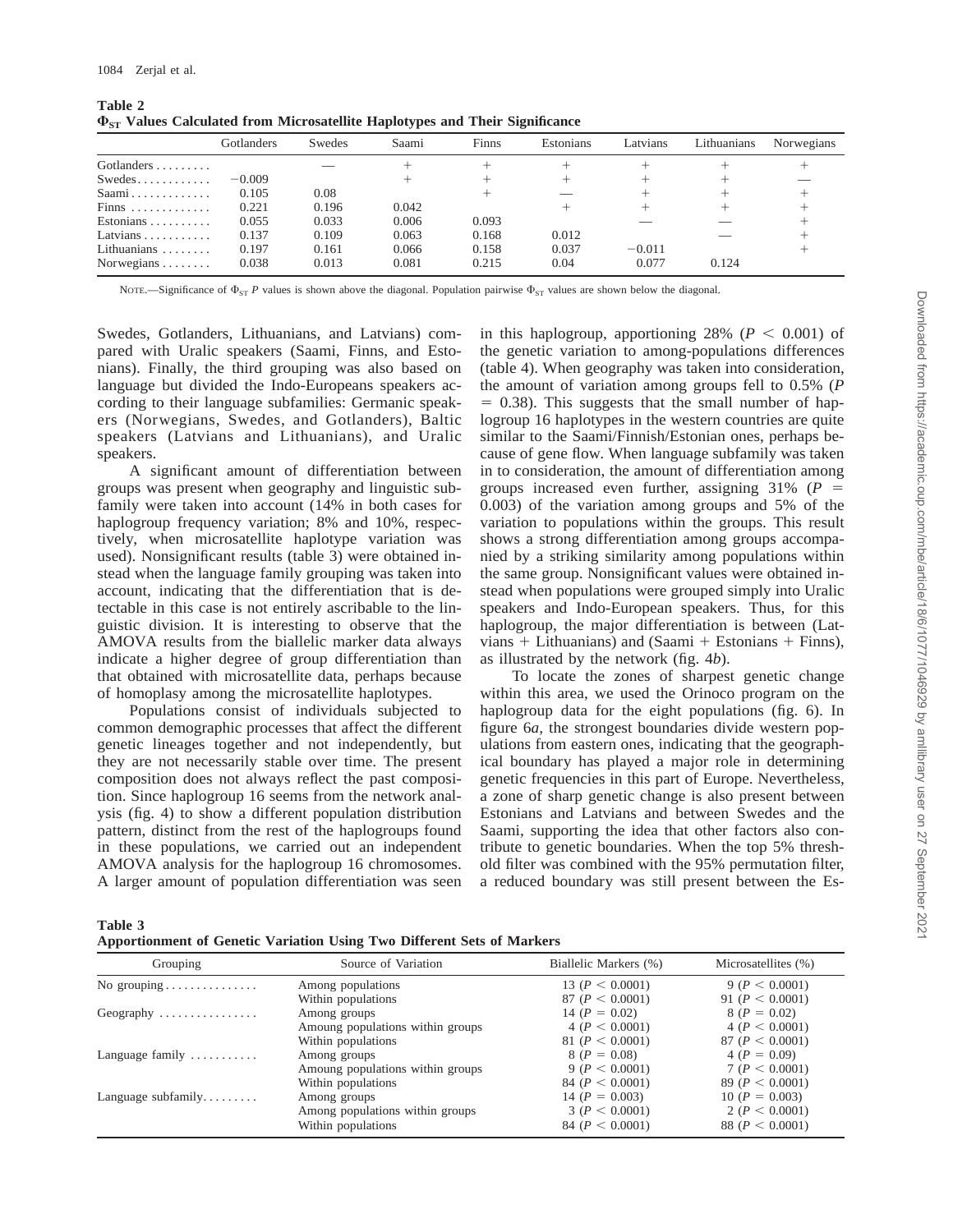| Grouping                              | Source of Variation             | Percentage of Variation |
|---------------------------------------|---------------------------------|-------------------------|
| No grouping $\dots \dots \dots \dots$ | Among populations               | 28 $(P < 0.0001)$       |
|                                       | Within populations              | 72 $(P < 0.0001)$       |
| Geography $\dots\dots\dots\dots\dots$ | Among groups                    | $0.5 (P = 0.38)$        |
|                                       | Among poulations within groups  | 28 $(P < 0.0001)$       |
|                                       | Within populations              | 72 $(P < 0.0001)$       |
| Language family $\dots\dots\dots$     | Among groups                    | 20 $(P = 0.15)$         |
|                                       | Among populations within groups | $14 \quad (P < 0.0001)$ |
|                                       | Within populations              | 66 $(P < 0.0001)$       |
| Language subfamily                    | Among groups                    | 31 $(P = 0.003)$        |
|                                       | Among populations within groups | (P < 0.0001)            |
|                                       | Within populations              | (P < 0.0001)<br>64      |

**Table 4 Apportionment of Genetic Variation in Haplogroup 16 Chromosomes**

tonians and the Baltic populations, although the major boundary was between the western populations and the eastern/northern ones.

# **Discussion**

The present study provides an example of the power of a genealogical approach to Y chromosome analysis based on a hierarchical use of different markers to investigate human genetic variation and the elements that can affect it. The subdivision of the Y chromosomes into distinct lineages (haplogroups), defined by unique-event binary polymorphisms, was followed by investigation of the diversity within haplogroups using more variable loci, microsatellites. This provided information about the genetic background and relationship among populations, which can be considered in the light of their known history. Each haplogroup represents a unique lineage that has originated from a single man sometime in the past and somewhere in the world. The spread of each haplogroup is assumed to be unaffected by selection and to be the result of male migrations. The influences of factors like genetic founder effects, gene flow, and genetic drift, as well as geographical, linguistic, and cultural barriers, can be investigated. The overall distributions of Y haplogroups within Europe have now been documented (Rosser et al. 2000; Semino et al. 2000).

The origins of two populations, the Saami and the Gotlanders, were of particular interest, as were the more general questions about the relative importance of different factors in determining genetic boundaries between populations.

## Origin of the Saami

A striking finding was that the Saami Y chromosomes, characterized using either binary markers or microsatellites, were very similar to those of the Estonians (fig. 5) and distinct from those of their immediate neighbors, the Swedes and the Finns. One explanation would be that these chromosomes represent the ancestral pool for the northeastern Uralic-speaking populations, perhaps from the Ladoga and Onega Lake region, and that the Finns now differ because of their unique demographic history: a limited number of founders, isolation even in historical times, and a population bottleneck followed by rapid population growth. The  $\Phi_{ST}$  values obtained

from the microsatellite data were significantly different between the Finns and all of the other populations investigated and this is shown in figure 5, where the Finns always occupy an outlying location. The Y data, however, contrast with findings from other regions of the genome (Cavalli-Sforza, Menozzi, and Piazza 1994). In mtDNA, there is a distinct ''Saami motif'' that distinguishes a major proportion of Saami mtDNA from all other European lineages (Sajantila et al. 1995; Lahermo et al. 1996). Thus, there could be different genetic histories for males and females, due to different migration patterns or gene flow. For example, if there were high levels of male-mediated gene flow into the Saami, the original Y lineages, but not all of the original mtDNA lineages, could have been replaced.

# Origin of the Gotlanders

In contrast, the origin of the Gotland Y chromosomes is clear: using either binary or microsatellite markers, the Gotlanders and the Swedes form the most closely related pair of populations (fig. 5). They share 14 microsatellite haplotypes among 31 and 27, respectively, and the  $\Phi_{ST}$  value between them is not significantly different from 0. Thus, the Gotlanders' Y chromosomes have a predominantly western origin. This conclusion again contrasts with the findings from other genomic regions. Although no information is available on Gotland mtDNA, some autosomal markers show evidence of gene flow from the east. The blood group gene LW<sup>b</sup> has been found at frequencies of about 6% in the Latvians and the Lithuanians, 4% in the Estonians, and 2.9% in the Finns, but it is present at a very low frequency in mainland Swedes (0.3%) and elsewhere in Western Europe (0%–0.1%) and is apparently absent from Asian and African populations (Sistonen et al. 1999). Thus, it can be considered a ''Baltic tribal marker.'' In Gotland, it is found at a frequency of 1.0%, perhaps reflecting female, rather than male, migration.

## Genetic Boundaries

Genetic differences can be correlated with cultural, linguistic, and geographical differences, but it is usually difficult to disentangle the individual effects of these factors because culture, language, and geography are all correlated with one another. Distinguishing individual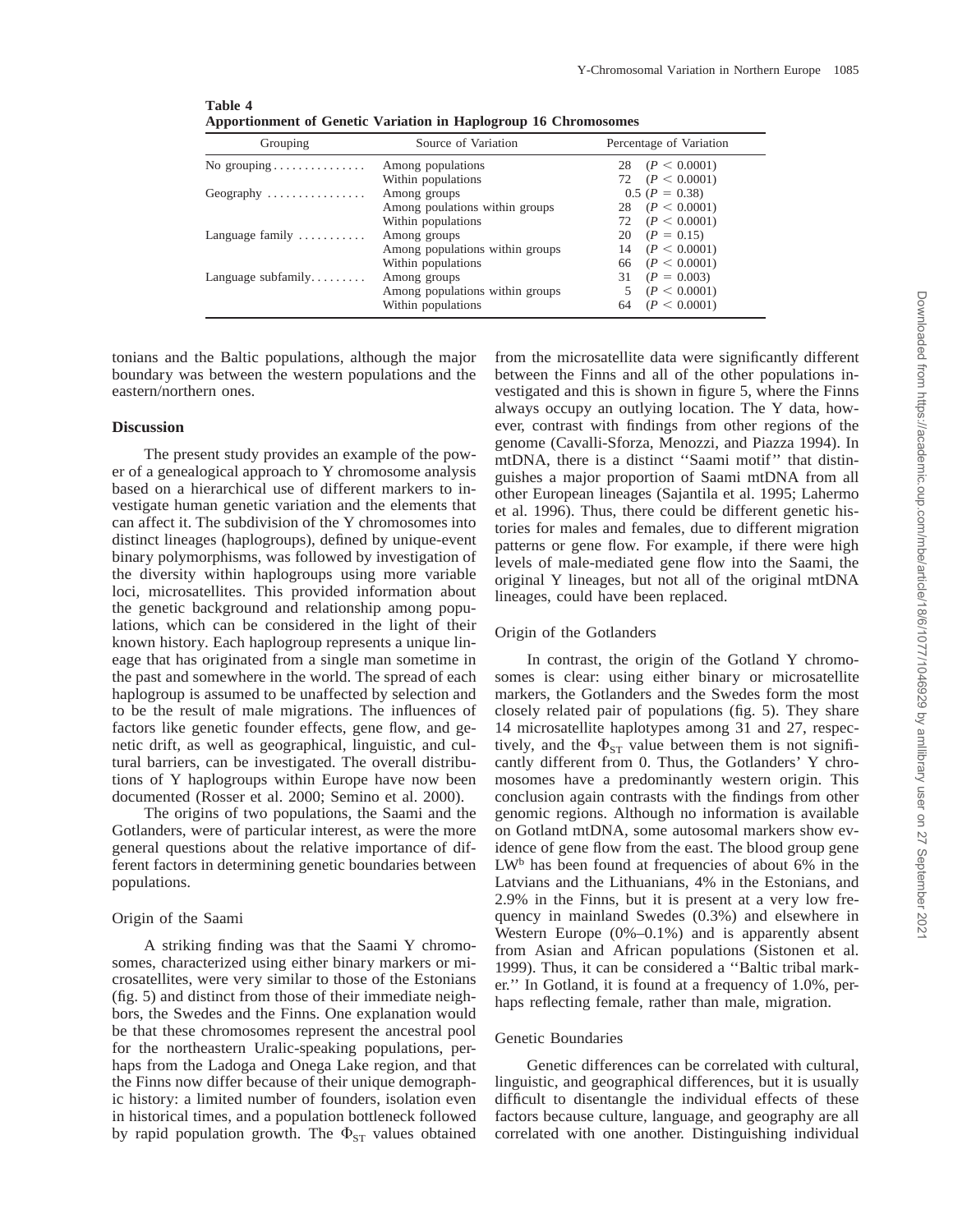effects requires an informative genetic system and populations in which culture, language, and geography are not entirely correlated. The Y chromosome in northern Europe provides this.

AMOVA analysis of autosomal markers in worldwide populations has typically found that about 15% of the variation is between populations or groups of populations (Barbujani et al. 1997), while a similar analysis of Y-chromosomal markers found that the equivalent figure was 41% (Santos et al. 1999), illustrating the greater differentiation of Y markers. In a smaller geographical area, the populations are expected to be more similar, so 10%–13% (table 3) represents substantial genetic differentiation.

The one population with a distinct lifestyle, the Saami, does not show a distinct set of Y chromosomes. Cultural differences may not have led to genetic differentiation, or differences that had accumulated in the past may have been erased by subsequent gene flow. However, significant genetic differences between populations grouped according to language or geography are seen. The percentage of variation between groups is larger when grouping is according to geographical location (table 4), suggesting that geography has had the more important influence. This conclusion is supported by the genetic boundary of the Baltic Sea being stronger than that of the Estonian/Latvian border (fig. 6) and a consideration of the key populations where the geographical and linguistic boundaries do not correspond: the Latvians and the Lithuanians. Haplogroup frequencies, particularly for haplogroups 1 and 16 (fig. 3), resemble those in other eastern populations, not in other Indo-European speakers.

This finding raises a new question: what is the origin of the discrepancy? If haplogroup frequencies alone were considered, possible explanations would include replacement of an earlier Uralic language in these populations by the present Indo-European languages, or flow of Y chromosomes but not language from the north, or another, unsampled, region with the characteristic high frequency of haplogroup 16 and low frequency of haplogroup 1. There is no evidence for language replacement, and the differentiation of the haplogroup 16 chromosomes between the Baltic countries and the rest (fig. 4*b* and table 4) shows that the Latvian and Lithuanian haplogroup 16 chromosomes have not originated from recent gene flow. When haplogroup 16 chromosomes were omitted from the analysis, in order to understand to what extent the other lineages were distinct, a similar clustering effect for Latvians and Lithuanians was observed in an MDS analysis (data not shown). This result supports the idea that the genetic history of Y chromosomes within these two populations is distinct from that of the Uralic speakers. This conclusion does not challenge the earlier suggestion that haplogroup 16 chromosomes arose in Asia, but suggests that there were two distinct early migrations of haplogroup 16 chromosomes into Europe.

In summary, our interpretation of the Y-chromosomal data is that the major genetic difference in this area is geographical, distinguishing populations living on the western side of the Baltic from those on the eastern side. However, a significant difference was also detectable between Finno-Ugric speakers and Baltic speakers on the eastern side, where the Latvians showed greater genetic similarity to the Lithuanians than to the Estonians, demonstrating that linguistic differences can have a lesser, but still important, influence on the distribution of genetic diversity.

# **Acknowledgments**

We thank the donors of the DNA samples for making this work possible, and Vincent Macaulay, Guido Barbujani, and Mark Jobling for helpful explanations and comments. T.Z. was supported by the Wellcome Trust, and C.T.-S. was supported by the CRC.

## LITERATURE CITED

- AYUB, Q., A. MOHYUDDIN, R. QAMAR, K. MAZHAR, T. ZERJAL, S. Q. MEHDI, and C. TYLER-SMITH. 2000. Identification and characterisation of novel human Y-chromosomal microsatellites from sequence database information. Nucleic Acids Res **28**:e8.
- BANDELT, H. J., P. FORSTER, and A. ROHL. 1999. Median-joining networks for inferring intraspecific phylogenies. Mol. Biol. Evol. **16**:37–48.
- BARBUJANI, G. 2000. Geographic patterns: how to identify them and why. Hum. Biol. **72**:133–153.
- BARBUJANI, G., A. MAGAGNI, E. MINCH, and L. L. CAVALLI-SFORZA. 1997. An apportionment of human DNA diversity. Proc. Natl. Acad. Sci. USA **94**:4516–4519.
- BARBUJANI, G., N. L. ODEN, and R. R. SOKAL. 1989. Detecting regions of abrupt change in maps of biological variables. Syst. Zool. **38**:376–389.
- BECKMAN, L., C. SIKSTROM, A. V. MIKELSAAR, A. KRUMINA, D. AMBRASIENE, V. KUCINSKAS, and G. BECKMAN. 1998. Transferrin variants as markers of migrations and admixture between populations in the Baltic Sea region. Hum. Hered. **48**:185–191.
- BLANCO, P., M. SHLUMUKOVA, C. A. SARGENT, M. A. JOBLING, N. AFFARA, and M. E. HURLES. 2000. Divergent outcomes of intra-chromosomal recombination on the human Y chromosome: male infertility and recurrent polymorphism. J. Med. Genet. **37**:752–758.
- BOSCH, E., F. CALAFELL, F. R. SANTOS, A. PÉREZ-LEZAUN, D. COMAS, N. BENCHEMSI, C. TYLER-SMITH, and J. BERTRAN-PETIT. 1999. Variation in short tandem repeats is deeply structured by genetic background on the human Y chromosome. Am. J. Hum. Genet. **65**:1623–1638.
- CARPELAN, C. 1998. Die Herkunft der Finnen und Saamen im Licht der Archäologie (20 000–500 v. Chr). Jahrb. Finn. Dtsch. Literaturbezieh. Helsinki **30**:31–39.
- CAVALLI-SFORZA, L. L., P. MENOZZI, and A. PIAZZA. 1994. The history and geography of human genes. Princeton University Press, Princeton, N.J.
- DE KNIJFF, P., M. KAYSER, A. CAGLIA´ et al. (25 co-authors). 1997. Chromosome Y microsatellites: population genetic and evolutionary aspects. Int. J. Legal Med. **110**:134–149.
- DE LA CHAPELLE, A. 1993. Disease gene mapping in isolated human populations: the example of Finland. J. Med. Genet. **30**:857–865.
- ERIKSSON, A. W. 1988. Anthropology and health of the Lapps. Coll. Anthropol. **12**:197–235.
- EXCOFFIER, L., P. E. SMOUSE, and J. M. QUATTRO. 1992. Analysis of molecular variance inferred from metric distances